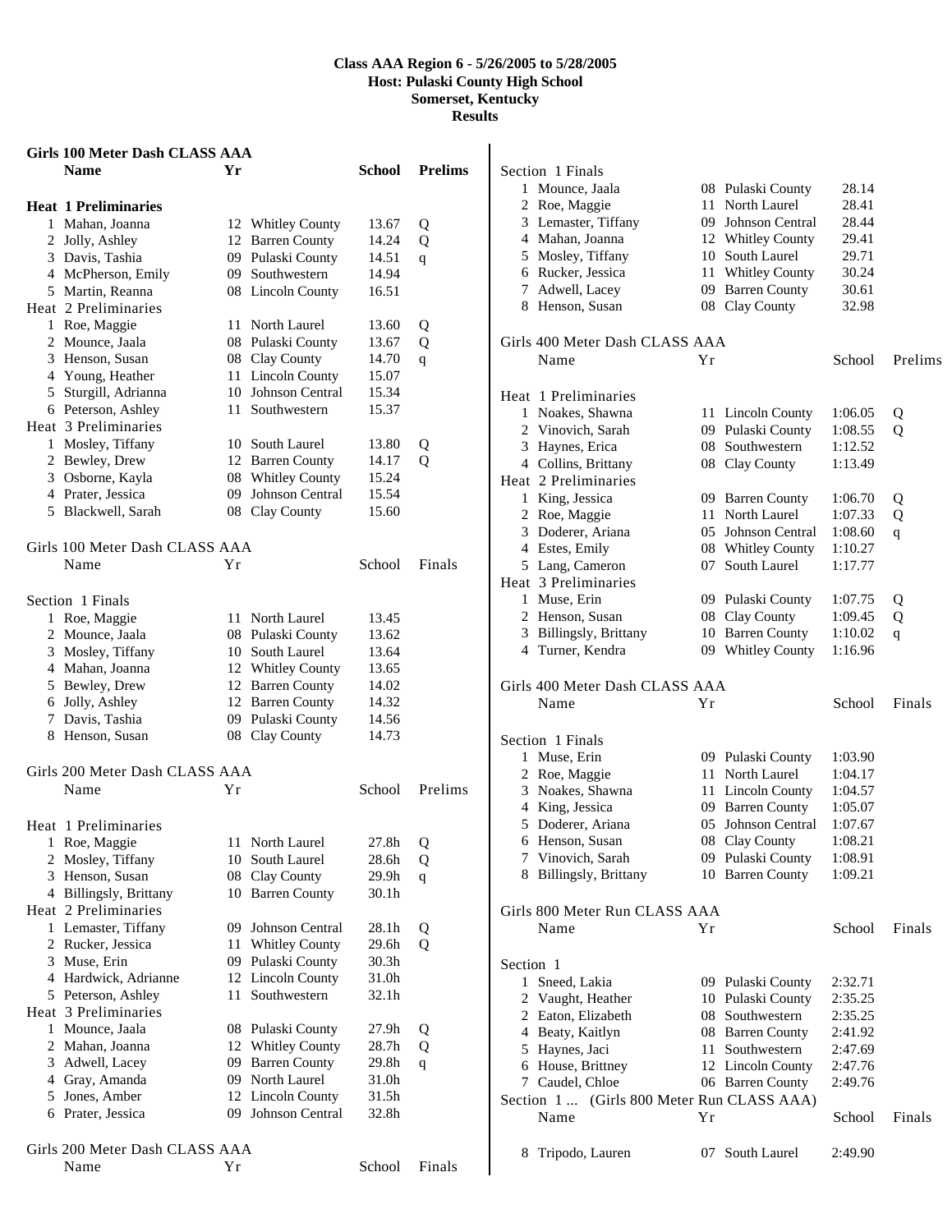# Class AAA Region 6 - 5/26/2005 to 5/28/2005 Host: Pulaski County High School Somerset, Kentucky

Results

|                | 9 Collins, Brittany<br>10 Vanourney, Janice<br>11 Owens, Mariah<br>12 Clark, Megan | 10 | 08 Clay County<br>North Laurel<br>07 Clay County<br>10 Whitley County | 2:56.79<br>2:58.87<br>3:00.07<br>3:25.27 |             |
|----------------|------------------------------------------------------------------------------------|----|-----------------------------------------------------------------------|------------------------------------------|-------------|
|                | Girls 1600 Meter Run CLASS AAA<br>Name                                             | Υr |                                                                       | School                                   | Finals      |
|                |                                                                                    |    |                                                                       |                                          |             |
| Section 1<br>1 | Sneed, Lakia                                                                       |    | 09 Pulaski County                                                     | 5:39.86                                  |             |
|                | 2 Beals, Catherine                                                                 |    | 09 Barren County                                                      | 5:54.70                                  |             |
|                | 3 Vaught, Heather                                                                  |    | 10 Pulaski County                                                     | 5:56.04                                  |             |
|                | 4 Haynes, Frankie                                                                  |    | 06 Southwestern                                                       | 6:26.40                                  |             |
|                | 5 Vanourney, Janice                                                                |    | 10 North Laurel                                                       | 6:45.19                                  |             |
|                | 6 Thompson, Sara                                                                   |    | 12 Southwestern                                                       | 6:47.09                                  |             |
|                | 7 Vanourney, Kenna                                                                 |    | 10 North Laurel                                                       | 6:50.36                                  |             |
|                | 8 Clark, Kristen                                                                   |    | 08 Whitley County                                                     | 7:00.24                                  |             |
|                | 9 Claywell, Laura                                                                  |    | 07 Barren County                                                      | 7:05.37                                  |             |
|                | 10 Huffman, Sarah                                                                  |    | 09 South Laurel                                                       | 7:19.05                                  |             |
|                | Girls 3200 Meter Run CLASS AAA                                                     |    |                                                                       |                                          |             |
|                | Name                                                                               | Υr |                                                                       | School                                   | Finals      |
|                |                                                                                    |    |                                                                       |                                          |             |
| Section 1      |                                                                                    |    |                                                                       |                                          |             |
|                | 1 Hale, Denetta                                                                    |    | 11 Pulaski County                                                     | 13:00.49                                 |             |
|                | 2 Vaught, Heather                                                                  |    | 10 Pulaski County                                                     | 13:35.56                                 |             |
|                | 3 Beals, Catherine                                                                 |    | 09 Barren County                                                      | 13:40.47                                 |             |
|                | 4 Crowe, Kotey                                                                     |    | 08 Southwestern                                                       | 13:55.44                                 |             |
|                | 5 Thompson, Sara                                                                   |    | 12 Southwestern                                                       | 14:58.04                                 |             |
|                | 6 Vanourney, Kenna                                                                 |    | 10 North Laurel                                                       | 15:12.82                                 |             |
|                | 7 Ellis, Tabitha                                                                   | 11 | <b>Barren County</b>                                                  | 15:24.23                                 |             |
|                | 8 Sutherland, Sarah                                                                |    | 09 South Laurel                                                       | 15:42.22                                 |             |
|                | 9 Clark, Kristen                                                                   |    | 08 Whitley County                                                     | 16:36.70                                 |             |
|                | Girls 100 Meter Hurdles CLASS AAA                                                  |    |                                                                       |                                          |             |
|                | Name                                                                               | Υr |                                                                       | School                                   | Prelims     |
|                | Heat 1 Preliminaries                                                               |    |                                                                       |                                          |             |
|                | 1 Smallwood, Katie                                                                 |    | 11 Clay County                                                        | 18.44                                    |             |
| 2              | Reed, Haley                                                                        | 12 | <b>Lincoln County</b>                                                 | 18.54                                    | Q<br>Q      |
| 3              | Messer, Ashley                                                                     | 09 | South Laurel                                                          | 19.44                                    | Q           |
|                | 4 Estes, Emily                                                                     | 08 | <b>Whitley County</b>                                                 | 19.51                                    | $\mathbf q$ |
|                | 5 Smith, Sabrina                                                                   | 08 | North Laurel                                                          | 19.87                                    | q           |
|                | 6 Danner, Tiffany                                                                  | 09 | Johnson Central                                                       | 20.51                                    |             |
|                | 7 Wilson, Julie                                                                    | 11 | <b>Barren County</b>                                                  | 20.97                                    |             |
|                | Heat 2 Preliminaries                                                               |    |                                                                       |                                          |             |
|                | 1 Jolly, Ashley                                                                    | 12 | <b>Barren County</b>                                                  | 17.20                                    | Q           |
|                | 2 McClure, Kaley                                                                   |    | 09 Pulaski County                                                     | 18.44                                    | Q           |
|                | 3 Smith, Ellen                                                                     | 11 | Clay County                                                           | 19.20                                    | Q           |
|                | 4 Worley, Rachel                                                                   | 12 | <b>Whitley County</b>                                                 | 20.41                                    |             |
|                | 5 Hickson, Brittany                                                                | 09 | South Laurel                                                          | 20.57                                    |             |
|                | 6 Joseph, Devin                                                                    | 11 | North Laurel                                                          | 20.84                                    |             |
| 7              | Baldwin, Tymber                                                                    | 09 | <b>Johnson Central</b>                                                | 21.17                                    |             |
|                |                                                                                    |    |                                                                       |                                          |             |
|                | Girls 100 Meter Hurdles CLASS AAA                                                  |    |                                                                       |                                          |             |
|                | Name                                                                               | Υr |                                                                       | School                                   | Finals      |
|                | Section 1 Finals                                                                   |    |                                                                       |                                          |             |
|                | 1 Jolly, Ashley                                                                    |    | 12 Barren County                                                      | 17.49                                    |             |
|                |                                                                                    |    |                                                                       |                                          |             |

|           | 2 Smallwood, Katie<br>3 Reed, Haley            | 11<br>12 | Clay County<br><b>Lincoln County</b> | 18.36<br>18.57 |             |
|-----------|------------------------------------------------|----------|--------------------------------------|----------------|-------------|
|           | 4 Smith, Ellen<br>5 McClure, Kaley             | 11       | Clay County<br>09 Pulaski County     | 18.73<br>19.03 |             |
|           | 6 Smith, Sabrina                               |          | 08 North Laurel                      | 19.56          |             |
|           | 7 Messer, Ashley<br>--- Estes, Emily           |          | 09 South Laurel<br>08 Whitley County | 19.66<br>DQ    |             |
|           | Girls 300 Meter Hurdles CLASS AAA              |          |                                      |                |             |
|           | Name                                           | Υr       |                                      | School         | Prelims     |
|           | Heat 1 Preliminaries                           |          |                                      |                |             |
|           | 1 McClure, Kaley                               |          | 09 Pulaski County                    | 56.36          | Q           |
|           | 2 Joseph, Devin                                | 11       | North Laurel                         | 58.09          | Q           |
|           | 3 Messer, Ashley                               | 09.      | South Laurel                         | 58.99          | Q           |
|           | 4 Baldwin, Tymber                              |          | 09 Johnson Central                   | 59.59          |             |
|           | 5 Worley, Rachel                               |          | 12 Whitley County                    | 1:01.46        |             |
|           | Heat 2 Preliminaries                           |          |                                      |                |             |
|           | 1 Smith, Ellen                                 | 11       | Clay County                          | 52.58          | Q           |
|           | 2 Hickson, Brittany                            |          | 09 South Laurel                      | 53.24          | Q           |
|           | 3 Wilson, Julie                                | 11       | <b>Barren County</b>                 | 55.98          | Q           |
|           | 4 Sasser, Shelly                               | 11       | <b>Whitley County</b>                | 58.62          | $\mathbf q$ |
|           | 5 Smith, Sabrina                               | 08       | North Laurel                         | 58.85          | q           |
|           | 6 Danner, Tiffany                              | 09       | Johnson Central                      | 59.45          |             |
|           | 7 Crowe, Kotey                                 |          | 08 Southwestern                      | 1:02.19        |             |
|           | Girls 300 Meter Hurdles CLASS AAA              |          |                                      |                |             |
|           | Name                                           | Υr       |                                      | School         | Finals      |
|           |                                                |          |                                      |                |             |
|           | Section 1 Finals                               |          |                                      |                |             |
|           | 1 Hickson, Brittany                            |          | 09 South Laurel                      | 51.00          |             |
|           | 2 Smith, Ellen                                 | 11       | Clay County                          | 52.30          |             |
|           | 3 Wilson, Julie                                | 11       | <b>Barren County</b>                 | 54.30          |             |
|           | 4 Joseph, Devin                                | 11       | North Laurel                         | 56.57          |             |
|           | 5 Sasser, Shelly                               |          | 11 Whitley County                    | 56.74          |             |
|           | 6 Smith, Sabrina                               | 08       | North Laurel                         | 57.60          |             |
|           | 7 Messer, Ashley                               | 09       | South Laurel                         | 58.40          |             |
|           | 8 McClure, Kaley                               |          | 09 Pulaski County                    | 58.74          |             |
|           | Girls 4x100 Meter Relay CLASS AAA              |          |                                      |                |             |
|           | Team                                           |          | Relay                                | <b>Finals</b>  |             |
|           |                                                |          |                                      |                |             |
| Section 1 | 1 Barren County                                |          |                                      | 54.45          |             |
|           | 1) Adwell, Lacey 09                            |          | 2) Bewley, Drew 12                   |                |             |
|           | 3) Jolly, Jessica 10                           |          | 4) Jolly, Ashley 12                  |                |             |
|           | 2 Whitley County                               |          |                                      | 55.42          |             |
|           | 1) Sasser, Shelly 11                           |          | 2) Osborne, Kayla 08                 |                |             |
|           | 3) Mahan, Joanna 12                            |          | 4) Rucker, Jessica 11                |                |             |
|           | 3 South Laurel                                 |          |                                      | 57.05          |             |
|           | 1) Mosley, Tiffany 10                          |          | 2) Messer, Ashley 09                 |                |             |
|           | 3) Hickson, Brittany 09                        |          | 4) Tripodo, Lauren 07                |                |             |
|           | Section 1  (Girls 4x100 Meter Relay CLASS AAA) |          |                                      |                |             |
|           | Team                                           |          | Relay                                | Finals         |             |
|           |                                                |          |                                      |                |             |
|           | 4 Lincoln County                               |          |                                      | 57.68          |             |
|           | 1) Young, Heather 11                           |          | 2) Hardwick, Adrianne 12             |                |             |
|           | 3) Jones, Amber 12                             |          | 4) House, Brittney 12                |                |             |
|           | 5 Pulaski County                               |          |                                      | 57.82          |             |
|           | 1) Davis, Tashia 09                            |          | 2) Ratcliffe, Shana 09               |                |             |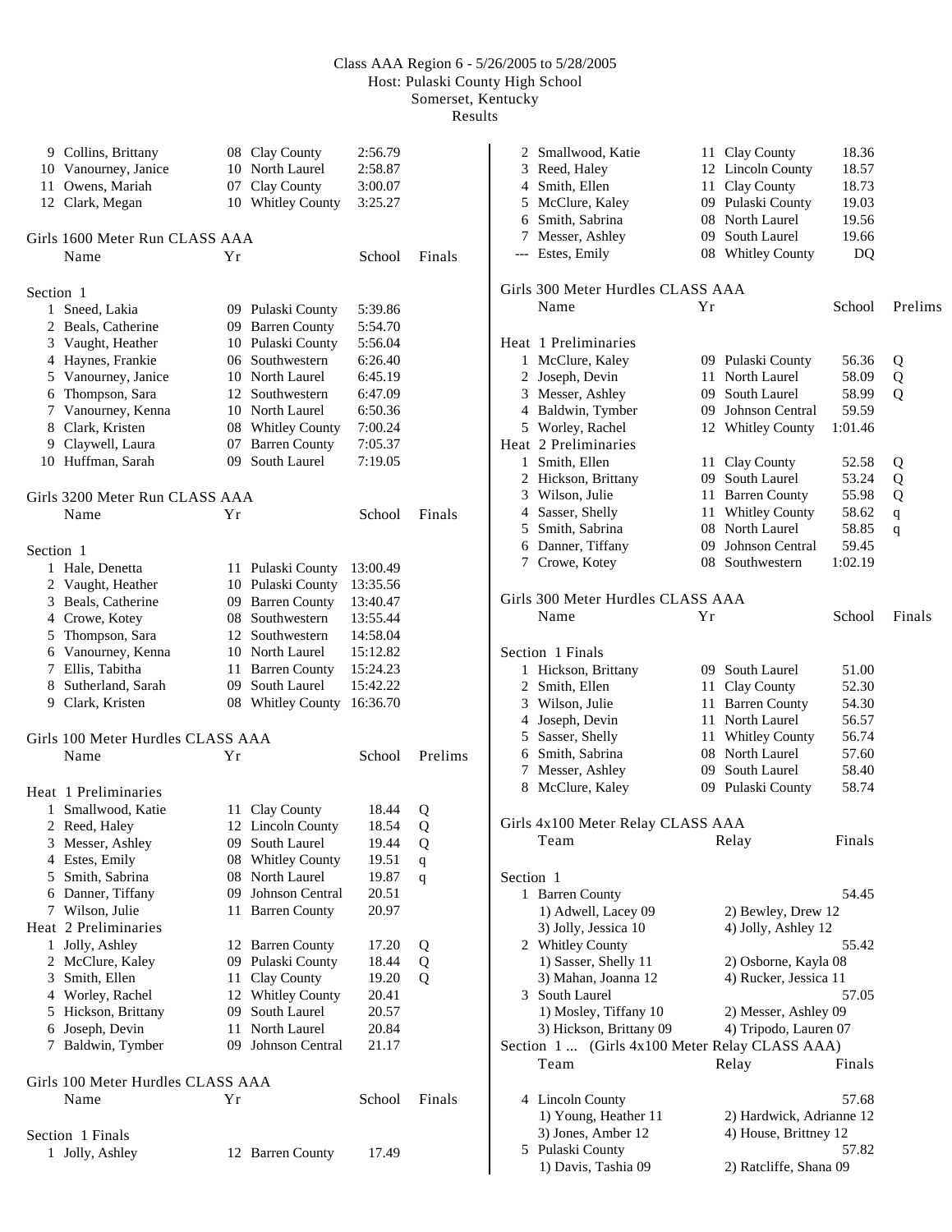### Class AAA Region 6 - 5/26/2005 to 5/28/2005 Host: Pulaski County High School Somerset, Kentucky Results

|           | 3) Caron, Christina 09<br>6 Southwestern            | 4) Mounce, Jaala 08<br>59.89                      |
|-----------|-----------------------------------------------------|---------------------------------------------------|
|           | 1) Mulloney, Stephanie 12<br>3) Peterson, Ashley 11 | 2) Mulloney, Kristen 12<br>4) McPherson, Emily 09 |
|           | Girls 4x200 Meter Relay CLASS AAA                   |                                                   |
|           | Team                                                | Finals<br>Relay                                   |
|           |                                                     |                                                   |
| Section 1 |                                                     |                                                   |
|           | 1 Whitley County                                    | 1:55.54                                           |
|           | 1) Haynes, Kayla 11                                 | 2) Mahan, Joanna 12                               |
|           | 3) Osborne, Kayla 08                                | 4) Rucker, Jessica 11                             |
|           | 2 Lincoln County<br>1) Peeples, Desiree 11          | 1:59.11<br>2) Hardwick, Adrianne 12               |
|           | 3) Jones, Amber 12                                  | 4) Noakes, Shawna 11                              |
|           | 3 Barren County                                     | 2:00.51                                           |
|           | 1) Adwell, Lacey 09                                 | 2) Billingsly, Brittany 10                        |
|           | 3) Briggs, Kenzie 09                                | 4) King, Jessica 09                               |
|           | 4 Pulaski County                                    | 2:02.55                                           |
|           | 1) Davis, Tashia 09                                 | 2) Ratcliffe, Shana 09                            |
|           | 3) McClure, Kaley 09<br>5 South Laurel              | 4) Vinovich, Sarah 09<br>2:04.48                  |
|           | 1) Mosley, Tiffany 10                               | 2) Lang, Cameron 07                               |
|           | 3) Messer, Ashley 09                                | 4) Morris, Chondra 09                             |
|           | 6 Southwestern                                      | 2:07.92                                           |
|           | 1) Mulloney, Kristen 12                             | 2) Peterson, Ashley 11                            |
|           | 3) Mulloney, Stephanie 12                           | 4) Haynes, Erica 08                               |
|           | 7 Clay County                                       | 2:11.72                                           |
|           | 1) Smallwood, Cassie 07                             | 2) Angel, Kari 08                                 |
|           | 3) Blackwell, Sarah 08                              | 4) Collins, Brittany 08                           |
|           | Girls 4x400 Meter Relay CLASS AAA                   |                                                   |
|           | Team                                                | Relay<br>Finals                                   |
|           |                                                     |                                                   |
| Section 1 |                                                     |                                                   |
|           | 1 Pulaski County                                    | 4:27.23                                           |
|           | 1) Mounce, Jaala 08                                 | 2) Muse, Erin 09                                  |
|           | 3) Sneed, Lakia 09                                  | 4) Vinovich, Sarah 09                             |
|           | 2 Southwestern                                      | 4:39.54                                           |
|           | 1) Eaton, Elizabeth 08<br>3) McPherson, Emily 09    | 2) Haynes, Erica 08<br>4) Haynes, Jaci 11         |
|           | 3 South Laurel                                      | 4:46.01                                           |
|           | 1) Lang, Cameron 07                                 | 2) Hickson, Brittany 09                           |
|           | 3) Tripodo, Lauren 07                               | 4) Morris, Chondra 09                             |
|           | 4 Barren County                                     | 4:47.05                                           |
|           | 1) Billingsly, Brittany 10                          | 2) Beals, Catherine 09                            |
|           | 3) Metcalf, Carrie 12                               | 4) Beaty, Kaitlyn 08<br>4:48.75                   |
|           | 5 North Laurel<br>1) Gray, Amanda 09                | 2) Joseph, Devin 11                               |
|           | 3) Vanourney, Janice 10                             | 4) Smith, Sabrina 08                              |
|           | 6 Clay County                                       | 4:48.95                                           |
|           | 1) Collins, Brittany 08                             | 2) Smith, Ellen 11                                |
|           | 3) Henson, Susan 08                                 | 4) Smallwood, Katie 11                            |
| 7         | <b>Whitley County</b>                               | 5:01.03                                           |
|           | 1) Estes, Emily 08                                  | 2) Estes, Sara 09                                 |
|           | 3) Turner, Kendra 09                                | 4) Webster, Jessi 10                              |
|           | Girls 4x800 Meter Relay CLASS AAA                   |                                                   |

| Section 1    |                                       |    |                                 |          |             |
|--------------|---------------------------------------|----|---------------------------------|----------|-------------|
|              | 1 Pulaski County                      |    |                                 | 10:41.96 |             |
|              | 1) Hale, Denetta 11                   |    | 2) Muse, Erin 09                |          |             |
|              | 3) Sneed, Lakia 09                    |    | 4) Vaught, Heather 10           |          |             |
|              | 2 Barren County                       |    |                                 | 11:00.42 |             |
|              | 1) King, Jessica 09                   |    | 2) Caudel, Chloe 06             |          |             |
|              | 3) Beals, Catherine 09                |    | 4) Beaty, Kaitlyn 08            |          |             |
|              | 3 Southwestern                        |    |                                 | 11:09.99 |             |
|              | 1) Eaton, Elizabeth 08                |    | 2) Crowe, Kotey 08              |          |             |
|              | 3) Haynes, Frankie 06                 |    | 4) Haynes, Jaci 11              |          |             |
|              | 4 South Laurel                        |    |                                 | 12:05.35 |             |
|              | 1) Payne, Jayme 09                    |    | 2) Fujio, Ryoko 09              |          |             |
|              | 3) Huffman, Sarah 09                  |    | 4) Tripodo, Lauren 07           |          |             |
|              | 5 Whitley County                      |    |                                 | 13:18.39 |             |
|              | 1) Clark, Megan 10                    |    | 2) Webster, Jessi 10            |          |             |
|              | 3) Turner, Kendra 09                  |    | 4) Worley, Lea 08               |          |             |
|              |                                       |    |                                 |          |             |
|              | Boys 100 Meter Dash CLASS AAA         |    |                                 |          |             |
|              | Name                                  | Υr |                                 | School   | Prelims     |
|              | Heat 1 Preliminaries                  |    |                                 |          |             |
|              | 1 Allen, John                         |    | 12 Pulaski County               | 11.76    | Q           |
|              | 2 Renfro, Lee                         |    | 12 Southwestern                 | 11.79    | Q           |
|              | 3 Smith, Charlie                      |    | 12 Barren County                | 11.82    | Q           |
|              | 4 Lyons, Steven                       | 11 | Johnson Central                 | 12.06    | $\mathbf q$ |
|              | 5 Partin, Eric                        |    | 11 Whitley County               | 12.26    | q           |
|              | 6 Walden, Eddie                       |    | 11 South Laurel                 | 12.83    |             |
|              | 7 Cotton, Mike                        |    | 09 Clay County                  | 13.86    |             |
|              | 8 Cobb, Ryan                          |    | 06 North Laurel                 | 17.66    |             |
|              | Heat 2 Preliminaries                  |    |                                 |          |             |
|              | 1 Blume, Ron                          | 11 | Johnson Central                 | 11.59    | Q           |
|              | 2 Todd, Jimmy                         |    | 09 Pulaski County               | 12.02    | Q           |
|              | 3 Sowers, Justin                      |    | 10 Barren County                | 12.06    | Q           |
|              | 4 Hampton, Wesley                     |    | 10 Southwestern                 | 12.39    |             |
|              | 5 Reed, Cody                          |    | 09 Lincoln County               | 12.42    |             |
|              | 6 Sandlin, Justin                     |    | 10 Clay County                  | 12.46    |             |
|              | 7 Marcum, Zach                        | 11 | South Laurel                    | 12.47    |             |
|              | 8 Canada, Aaron                       |    | 09 Whitley County               | 12.59    |             |
|              |                                       |    |                                 |          |             |
|              | Boys 100 Meter Dash CLASS AAA         |    |                                 |          |             |
|              | Name<br>Yr                            |    |                                 | School   | Finals      |
|              |                                       |    |                                 |          |             |
|              | Section 1 Finals<br>1 Blume, Ron      |    | 11 Johnson Central              | 11.72    |             |
|              | 2 Smith, Charlie                      |    | 12 Barren County                | 11.79    |             |
|              | 3 Renfro, Lee                         |    | 12 Southwestern                 | 11.85    |             |
|              | 4 Allen, John                         |    | 12 Pulaski County               | 11.99    |             |
|              | 5 Lyons, Steven                       |    | 11 Johnson Central              | 12.09    |             |
|              | Section 1 Finals                      |    | (Boys 100 Meter Dash CLASS AAA) |          |             |
|              |                                       | Yr |                                 |          |             |
|              | Name                                  |    |                                 | School   | Finals      |
|              | 6 Todd, Jimmy                         |    | 09 Pulaski County               | 12.15    |             |
|              | 7 Partin, Eric                        |    | 11 Whitley County               | 12.29    |             |
|              | 8 Sowers, Justin                      |    | 10 Barren County                | 12.32    |             |
|              |                                       |    |                                 |          |             |
|              | Boys 200 Meter Dash CLASS AAA<br>Name | Υr |                                 | School   | Prelims     |
|              |                                       |    |                                 |          |             |
|              | Heat 1 Preliminaries                  |    |                                 |          |             |
| $\mathbf{1}$ | Pruitt, Ryan                          |    | 11 Southwestern                 | 23.9h    | Q           |

Team Relay Finals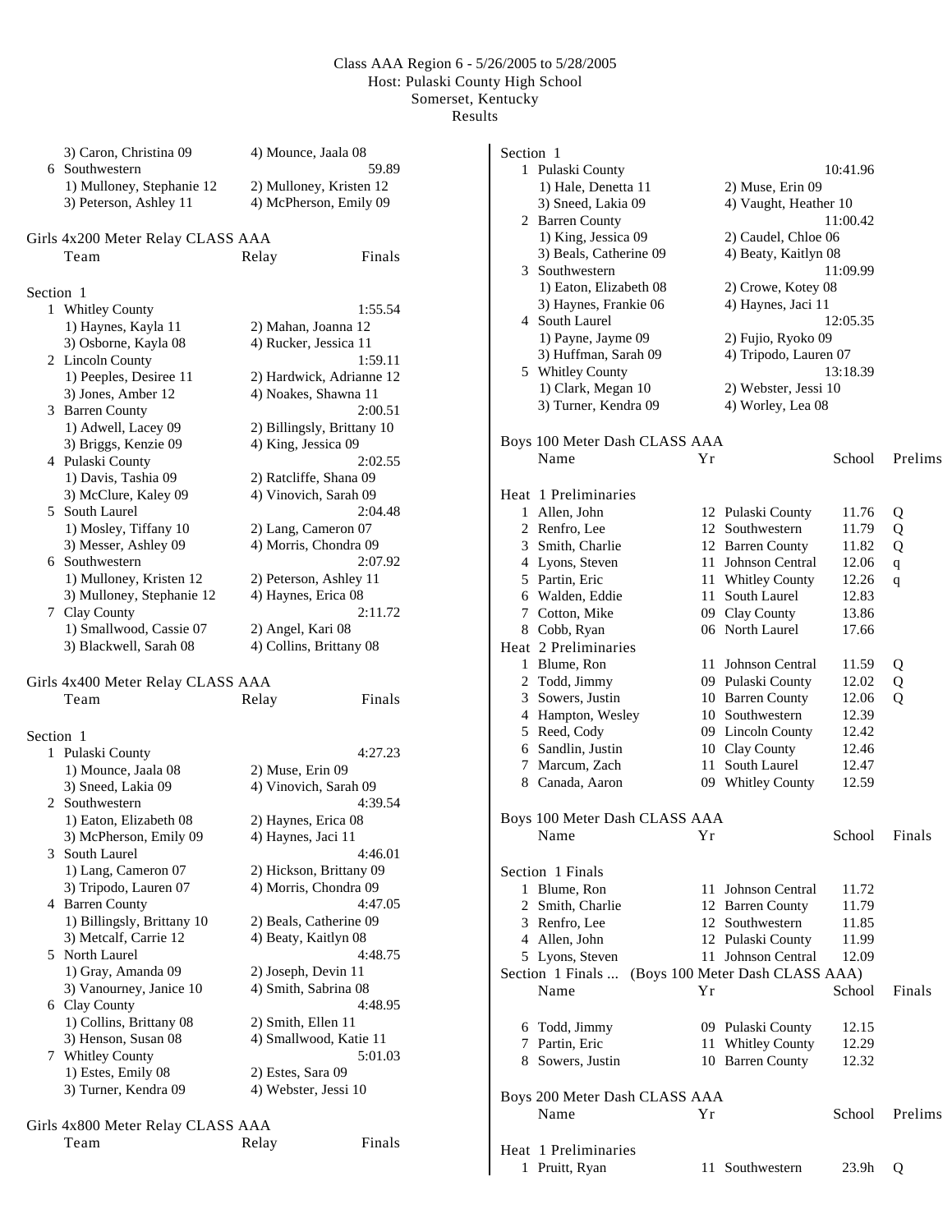# Class AAA Region 6 - 5/26/2005 to 5/28/2005 Host: Pulaski County High School Somerset, Kentucky

Results

|              | 2 Allen, John                       |    | 12 Pulaski County           | 24.2h          | Q           |
|--------------|-------------------------------------|----|-----------------------------|----------------|-------------|
|              | 3 Sowers, Justin                    | 10 | <b>Barren County</b>        | 24.9h          | q           |
|              | 4 Lyons, Steven                     | 11 | Johnson Central             | 25.1h          |             |
|              | 5 Campbell, Raleigh                 |    | 10 Clay County              | 25.8h          |             |
|              | 6 Jones, Martin                     |    | 09 South Laurel             | 27.1h          |             |
|              | Heat 2 Preliminaries                |    |                             |                |             |
|              | 1 Blume, Ron                        | 11 | Johnson Central             | 23.6h          | Q           |
|              | 2 Partin, Eric                      |    | 11 Whitley County           | 24.7h          | Q           |
|              | 3 Reed, Cody                        |    | 09 Lincoln County           | 25.3h          |             |
|              | 4 Lawson, Tommy                     |    | 10 North Laurel             | 26.4h          |             |
|              | 5 Scott, Ryan                       |    | 09 South Laurel             | 27.8h          |             |
|              | Heat 3 Preliminaries                |    |                             |                |             |
|              | 1 Todd, Jimmy                       |    | 09 Pulaski County           | 23.8h          | Q           |
|              | 2 Renfro, Lee                       |    | 12 Southwestern             | 24.1h          | Q           |
|              | 2 Tomlin, Robbie                    |    | 11 Clay County              | 24.1h          | Q           |
|              | 4 Hendrickson, Jimmy                |    | 11 North Laurel             | 26.5h          |             |
|              |                                     |    |                             |                |             |
|              | Boys 200 Meter Dash CLASS AAA       |    |                             |                |             |
|              | Name                                | Υr |                             | School         | Finals      |
|              |                                     |    |                             |                |             |
|              | Section 1 Finals                    |    |                             |                |             |
|              | 1 Blume, Ron                        |    | 11 Johnson Central          | 23.55          |             |
|              | 2 Pruitt, Ryan                      | 11 | Southwestern                | 24.05          |             |
|              | 3 Allen, John                       |    | 12 Pulaski County           | 24.15          |             |
|              | 4 Todd, Jimmy                       |    | 09 Pulaski County           | 24.35          |             |
|              | 5 Tomlin, Robbie                    | 11 | Clay County                 | 24.88          |             |
|              | 6 Sowers, Justin                    |    | 10 Barren County            | 25.12          |             |
|              | 7 Partin, Eric                      | 11 | <b>Whitley County</b>       | 25.15          |             |
|              |                                     |    |                             |                |             |
|              | 8 Renfro, Lee                       |    | 12 Southwestern             | 25.28          |             |
|              |                                     |    |                             |                |             |
|              | Boys 400 Meter Dash CLASS AAA       |    |                             |                |             |
|              | Name                                | Υr |                             | School         | Prelims     |
|              |                                     |    |                             |                |             |
|              | Heat 1 Preliminaries                |    |                             |                |             |
|              | 1 Holman, Sidney                    |    | 10 Barren County            | 53.7h          | Q           |
|              | 2 Sanders, Brandon                  |    | 12 Lincoln County           | 55.7h          | Q           |
|              | 3 Walden, Eddie                     | 11 | South Laurel                | 56.6h          | q           |
|              | 4 Pipalski, Ed                      |    | 12 Pulaski County           | 58.0h          |             |
|              | 5 Scott, Travis                     |    | 08 Johnson Central          | 59.5h          |             |
|              | Heat 2 Preliminaries                |    |                             |                |             |
|              | 1 Dalton, Casey                     |    | 10 Southwestern             | 53.7h Q        |             |
|              | 2 Scalf, Dwight                     |    | 12 Clay County              | 54.0h          | Q           |
|              | 3 Capps, Calvin                     | 10 | <b>Whitley County</b>       | 56.2h          | $\mathbf q$ |
|              | 4 Wilkinson, Tyler                  | 09 | <b>Lincoln County</b>       | 58.3h          |             |
|              | Heat 3 Preliminaries                |    |                             |                |             |
| $\mathbf{1}$ | Todd, Jimmy                         |    | 09 Pulaski County           | 55.4h          | Q           |
| 2            | Tomlin, Robbie                      | 11 | Clay County                 | 56.1h          | Q           |
|              | 3 Reynolds, Dustin                  | 11 | <b>Whitley County</b>       | 57.6h          |             |
|              | 4 Austin, Zack                      | 09 | <b>Barren County</b>        | 1:00.6h        |             |
|              |                                     |    |                             |                |             |
|              | Boys 400 Meter Dash CLASS AAA       |    |                             |                |             |
|              | Name                                | Υr |                             | School         | Finals      |
|              | Section 1 Finals                    |    |                             |                |             |
| 1            |                                     |    | 10 Barren County            | 53.45          |             |
| 2            | Holman, Sidney                      | 12 |                             | 54.56          |             |
|              | Scalf, Dwight<br>3 Sanders, Brandon | 12 | Clay County                 | 55.65          |             |
|              |                                     | 11 | <b>Lincoln County</b>       |                |             |
|              | 4 Tomlin, Robbie<br>5 Walden, Eddie | 11 | Clay County<br>South Laurel | 58.03<br>59.83 |             |

|                              | --- Dalton, Casey                          |    | 10 Southwestern                               | FS                 |        |
|------------------------------|--------------------------------------------|----|-----------------------------------------------|--------------------|--------|
| Boys 800 Meter Run CLASS AAA |                                            |    |                                               |                    |        |
|                              | Name                                       | Υr |                                               | School             | Finals |
|                              |                                            |    |                                               |                    |        |
| Section 1                    |                                            |    |                                               |                    |        |
|                              | 1 Huffman, Jimmy                           |    | 11 South Laurel                               | 2:03.02            |        |
|                              | 2 Wilkinson, Jordan                        |    | 09 Lincoln County                             | 2:05.86            |        |
|                              | 3 Dobbs, Chase<br>4 Jenkins, Patrick       |    | 10 Pulaski County<br>11 Pulaski County        | 2:11.70<br>2:13.83 |        |
|                              | 5 Sanders, Brandon                         |    | 12 Lincoln County                             | 2:15.57            |        |
|                              | 6 Buck, Jonathan                           |    | 11 Barren County                              | 2:17.90            |        |
|                              | 7 Centers, Nathan                          |    | 12 Whitley County                             |                    |        |
|                              |                                            |    | 10 Southwestern                               | 2:21.69<br>2:23.84 |        |
|                              | 8 Randolph, Brett<br>9 Little, JC          |    | 10 Southwestern                               | 2:26.51            |        |
|                              | 10 Roaden, Jared                           |    |                                               | 2:26.54            |        |
|                              |                                            |    | 10 Whitley County                             |                    |        |
|                              | 11 Tripodo, Nick                           |    | 09 South Laurel                               | 2:30.75            |        |
|                              | 12 Cotton, Mike                            |    | 09 Clay County                                | 2:38.36            |        |
|                              | 13 May, Adam                               |    | 08 Johnson Central                            | 2:43.69            |        |
|                              | 14 Caldwell, Tyler                         | 08 | North Laurel                                  | 2:49.87            |        |
|                              | 15 Danner, Matt                            |    | 07 Johnson Central                            | 2:56.17            |        |
|                              | Boys 1600 Meter Run CLASS AAA              |    |                                               |                    |        |
|                              | Name                                       | Υr |                                               | School             | Finals |
|                              |                                            |    |                                               |                    |        |
| Section 1                    |                                            |    |                                               |                    |        |
|                              | 1 Jenkins, Patrick                         |    | 11 Pulaski County                             | 4:47.54            |        |
|                              | 2 Brainard, Joshua                         | 11 | Southwestern                                  | 4:59.72            |        |
|                              | 3 Jenkins, Kirk                            |    | 09 Pulaski County                             | 5:02.17            |        |
|                              | 4 Jones, Trevor                            |    | 08 Southwestern                               | 5:06.83            |        |
|                              | 5 Messer, Josh                             |    | 10 South Laurel                               | 5:13.07            |        |
|                              | 6 Hill, Chris                              | 07 | Johnson Central                               | 5:16.07            |        |
|                              | 7 Sanders, Eric                            |    | 07 Lincoln County                             | 5:21.05            |        |
|                              | 8 Conover, Ryan                            |    | 11 Barren County                              | 5:23.91            |        |
|                              | 9 Baker, Tre                               |    | 11 North Laurel                               | 5:38.17            |        |
|                              | 10 Stephens, Luke                          |    | 11 Barren County                              | 6:04.92            |        |
|                              | 11 Caldwell, Tyler                         |    | 08 North Laurel                               | 6:25.44            |        |
|                              | 12 Vaughn, Andrew                          |    | 10 Clay County                                | 6:36.28            |        |
|                              | 13 McCool, Caleb                           |    | 08 Johnson Central                            | 7:21.40            |        |
|                              | Boys 3200 Meter Run CLASS AAA              |    |                                               |                    |        |
|                              | Name                                       | Υr |                                               | School             | Finals |
|                              |                                            |    |                                               |                    |        |
| Section 1                    |                                            |    |                                               |                    |        |
|                              | 1 Jenkins, Patrick                         |    | 11 Pulaski County 10:37.88                    |                    |        |
|                              | Section 1  (Boys 3200 Meter Run CLASS AAA) |    |                                               |                    |        |
|                              | Name                                       | Υr |                                               | School             | Finals |
|                              | 2 Denham, Eric                             |    | 10 Southwestern                               | 11:08.21           |        |
|                              | 3 Browning, Allen                          |    | 10 Pulaski County                             | 11:25.96           |        |
|                              | 4 Brainard, Joshua                         |    | 11 Southwestern                               | 11:50.85           |        |
|                              | 5 Conover, Ryan                            |    | 11 Barren County                              | 12:07.90           |        |
|                              | 6 Sanders, Eric                            |    |                                               |                    |        |
|                              |                                            |    | 07 Lincoln County 12:10.20<br>09 South Laurel |                    |        |
|                              | 7 Lauderdale, Colin                        |    |                                               | 12:21.35           |        |
|                              | 8 Messer, Eric                             |    | 09 South Laurel                               | 12:46.94           |        |
|                              | 9 Baker, Tre                               | 11 | North Laurel                                  | 12:48.84           |        |
|                              | 10 Beals, Campbell                         |    | 08 Barren County                              | 13:04.66           |        |
|                              | Boys 110 Meter Hurdles CLASS AAA           |    |                                               |                    |        |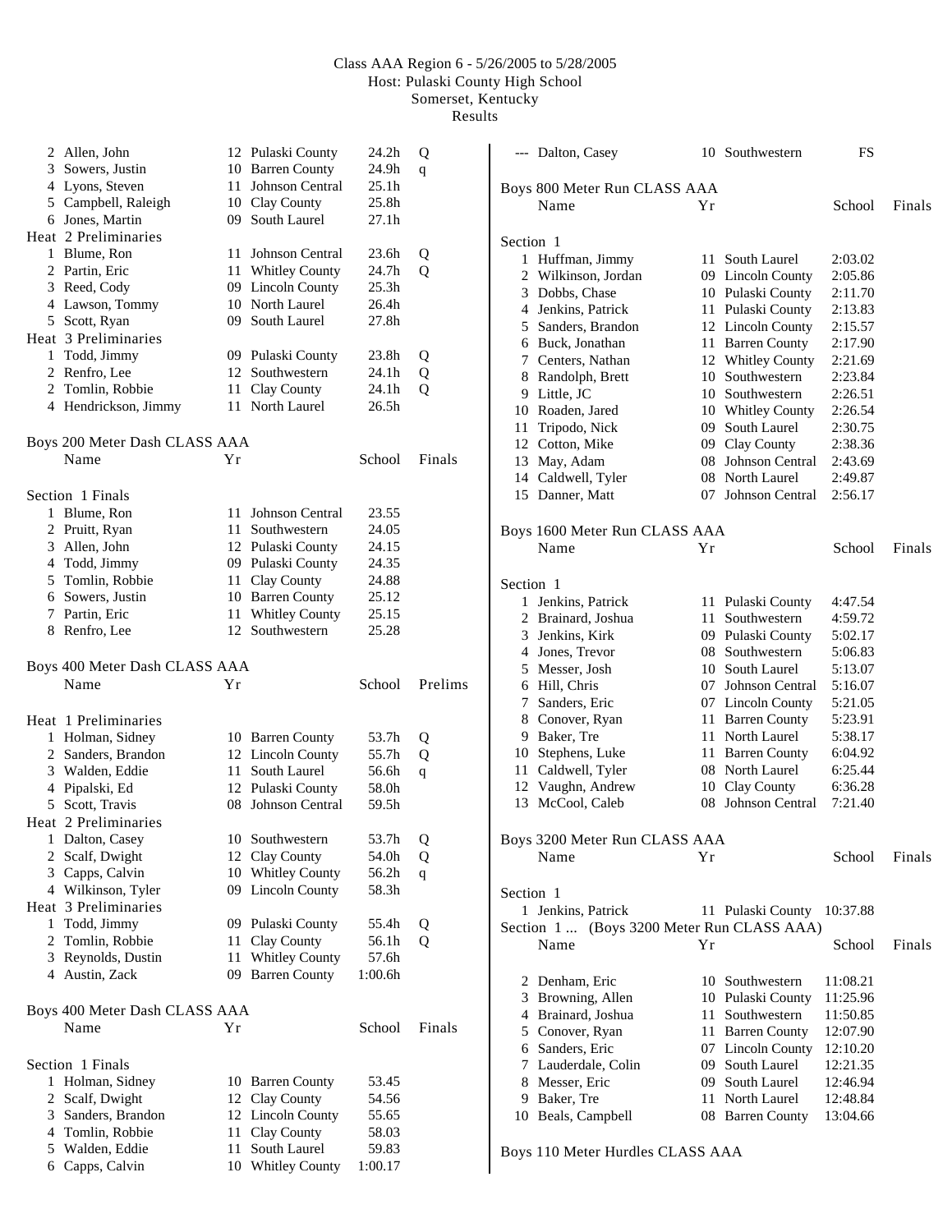## Class AAA Region 6 - 5/26/2005 to 5/28/2005 Host: Pulaski County High School Somerset, Kentucky

Results

|           | Name                             | Yr                         | School | Finals      | 1) Hendrickson, Jimmy 11<br>3) Jackson, Josh 11 | 2) Lawson, Tommy 10<br>4) Darrow, Brian 12 |         |
|-----------|----------------------------------|----------------------------|--------|-------------|-------------------------------------------------|--------------------------------------------|---------|
| Section 1 |                                  |                            |        |             |                                                 |                                            |         |
|           | 1 Miller, Todd                   | 11 Pulaski County          | 16.63  |             | Boys 4x200 Meter Relay CLASS AAA                |                                            |         |
|           | 2 Ross, Aaron                    | 11 Pulaski County          | 16.69  |             | Team                                            | Relay                                      | Finals  |
|           | 3 Honeycutt, Daniel              | 10 Barren County           | 18.36  |             |                                                 |                                            |         |
|           | 4 Darrow, Brian                  | 12 North Laurel            | 19.26  |             | Section 1                                       |                                            |         |
|           | 5 Rodgers, Kyle                  | 10 Southwestern            | 19.53  |             | 1 Southwestern                                  |                                            | 1:37.10 |
|           |                                  |                            |        |             |                                                 |                                            |         |
|           | Boys 300 Meter Hurdles CLASS AAA |                            |        |             | 1) Dalton, Casey 10                             | 2) Hampton, Wesley 10                      |         |
|           |                                  |                            |        |             | 3) Pruitt, Ryan 11                              | 4) Renfro, Lee 12                          |         |
|           | Name                             | Yr                         | School | Prelims     | 2 Whitley County                                |                                            | 1:38.77 |
|           |                                  |                            |        |             | 1) Reynolds, Dustin 11                          | 2) Roaden, Jared 10                        |         |
|           | Heat 1 Preliminaries             |                            |        |             | 3) Capps, Calvin 10                             | 4) Partin, Eric 11                         |         |
|           | 1 Ross, Aaron                    | 11 Pulaski County          | 44.34  | Q           | 3 Pulaski County                                |                                            | 1:39.90 |
|           | 2 Rice, Cameron                  | Clay County<br>09          | 44.80  | Q           | 1) Dobbs, Chase 10                              | 2) Whitis, Shawn 09                        |         |
|           | 3 Wright, Patrick                | 11 Southwestern            | 48.21  | Q           | 3) Bechard, Darrick 10                          | 4) DeCross, Zach 09                        |         |
|           | 4 Steenbergen, Gerrit            | <b>Barren County</b><br>11 | 53.04  |             | 4 Barren County                                 |                                            | 1:41.04 |
|           | 5 Worley, David                  | 10 Whitley County          | 53.78  |             | 1) Austin, Zack 09                              | 2) Holman, Sidney 10                       |         |
|           | Heat 2 Preliminaries             |                            |        |             | 3) Mattingly, Jerod 12                          | 4) Hubbard, Lee 09                         |         |
|           | 1 Miller, Todd                   | 11 Pulaski County          | 44.82  | Q           | 5 Clay County                                   |                                            | 1:41.17 |
|           | 2 Honeycutt, Daniel              | 10 Barren County           | 45.89  | Q           | 1) Campbell, Raleigh 10                         | 2) Tomlin, Robbie 11                       |         |
|           | 3 Darrow, Brian                  | 12 North Laurel            | 47.43  | Q           | 3) Sandlin, Justin 10                           | 4) Rice, Cameron 09                        |         |
|           | 4 Rodgers, Kyle                  | 10 Southwestern            | 48.79  |             |                                                 |                                            |         |
|           |                                  |                            |        | q           | Boys 4x400 Meter Relay CLASS AAA                |                                            |         |
|           | 5 Roemisch, Aaron                | 09 Lincoln County          | 51.36  | $\mathbf q$ |                                                 |                                            |         |
|           |                                  |                            |        |             | Team                                            | Relay                                      | Finals  |
|           | Boys 300 Meter Hurdles CLASS AAA |                            |        |             |                                                 |                                            |         |
|           | Name                             | Yr                         | School | Finals      | Section 1                                       |                                            |         |
|           |                                  |                            |        |             | 1 Clay County                                   |                                            | 3:45.74 |
|           | Section 1 Finals                 |                            |        |             | 1) Tomlin, Robbie 11                            | 2) Langdon, Matt 09                        |         |
|           | 1 Ross, Aaron                    | 11 Pulaski County          | 43.36  |             | 3) Rice, Cameron 09                             | 4) Scalf, Dwight 12                        |         |
|           | 2 Miller, Todd                   | 11 Pulaski County          | 43.73  |             | 2 South Laurel                                  |                                            | 3:46.31 |
|           | 3 Rice, Cameron                  | Clay County<br>09          | 43.76  |             | 1) Marcum, Zach 11                              | 2) Walden, Eddie 11                        |         |
|           | 4 Honeycutt, Daniel              | 10 Barren County           | 45.60  |             | 3) Messer, Josh 10                              | 4) Huffman, Jimmy 11                       |         |
|           | 5 Darrow, Brian                  | 12 North Laurel            | 47.40  |             | 3 Lincoln County                                |                                            | 3:49.38 |
|           | 6 Rodgers, Kyle                  | 10 Southwestern            | 48.93  |             | 1) Sanders, Brandon 12                          | 2) Wilkinson, Tyler 09                     |         |
|           | 7 Roemisch, Aaron                | 09 Lincoln County          | 51.37  |             | 3) Miller, Devoe 09                             | 4) Wilkinson, Jordan 09                    |         |
|           |                                  |                            |        |             | 4 Whitley County                                |                                            | 3:49.95 |
|           |                                  |                            |        |             | 1) Roaden, Jared 10                             | 2) Capps, Calvin 10                        |         |
|           | Boys 4x100 Meter Relay CLASS AAA |                            |        |             | 3) Centers, Nathan 12                           | 4) Reynolds, Dustin 11                     |         |
|           | Team                             | Relay                      | Finals |             | Section 1  (Boys 4x400 Meter Relay CLASS AAA)   |                                            |         |
|           |                                  |                            |        |             | Team                                            | Relay                                      | Finals  |
| Section 1 |                                  |                            |        |             |                                                 |                                            |         |
|           | 1 Barren County                  |                            | 45.81  |             |                                                 |                                            | 3:51.72 |
|           | 1) Compton, Nick 09              | 2) Smith, Charlie 12       |        |             | 5 Barren County                                 |                                            |         |
|           | 3) Mattingly, Jerod 12           | 4) Sowers, Justin 10       |        |             | 1) Holman, Sidney 10                            | 2) Buck, Jonathan 11                       |         |
|           | 2 Southwestern                   |                            | 46.29  |             | 3) Honeycutt, Daniel 10                         | 4) Austin, Zack 09                         |         |
|           | 1) Renfro, Lee 12                | 2) Walters, Jordan 10      |        |             | 6 Southwestern                                  |                                            | 4:00.79 |
|           | 3) Sadler, Matt 12               | 4) Pruitt, Ryan 11         |        |             | 1) Brainard, Joshua 11                          | 2) Pruitt, Ryan 11                         |         |
|           | 3 Johnson Central                |                            | 46.44  |             | 3) Mitchell, Anthony 08                         | 4) Denham, Eric 10                         |         |
|           | 1) Blume, Ron 11                 | 2) Grim, Shawn 09          |        |             | 7 Johnson Central                               |                                            | 4:34.39 |
|           | 3) McCoy, Scotty 12              | 4) Lyons, Steven 11        |        |             | 1) May, Adam 08                                 | 2) Underwood, Ethan 08                     |         |
|           | 4 Pulaski County                 |                            | 47.51  |             | 3) Underwood, Kyle 08                           | 4) Spencer, Brandon 10                     |         |
|           | 1) Allen, John 12                | 2) Bechard, Darrick 10     |        |             |                                                 |                                            |         |
|           | 3) Whitis, Shawn 09              | 4) Floyd, Jacob 10         |        |             | Boys 4x800 Meter Relay CLASS AAA                |                                            |         |
|           |                                  |                            | 48.71  |             | Team                                            | Relay                                      | Finals  |
|           | 5 South Laurel                   |                            |        |             |                                                 |                                            |         |
|           | 1) Marcum, Zach 11               | 2) Quinn, Cody 09          |        |             |                                                 |                                            |         |
|           | 3) Jones, Martin 09              | 4) Walden, Eddie 11        |        |             | Section 1                                       |                                            |         |
|           | 6 Whitley County                 |                            | 49.71  |             | 1 Southwestern                                  |                                            | 8:38.38 |
|           | 1) Rhodes, Eli 11                | 2) Capps, Calvin 10        |        |             | 1) Brainard, Joshua 11                          | 2) Denham, Eric 10                         |         |
|           | 3) Partin, Eric 11               | 4) Roaden, Jared 10        |        |             | 3) Jones, Trevor 08                             | 4) Dalton, Casey 10                        |         |
|           | 7 North Laurel                   |                            | 51.75  |             | 2 Pulaski County                                |                                            | 8:39.25 |